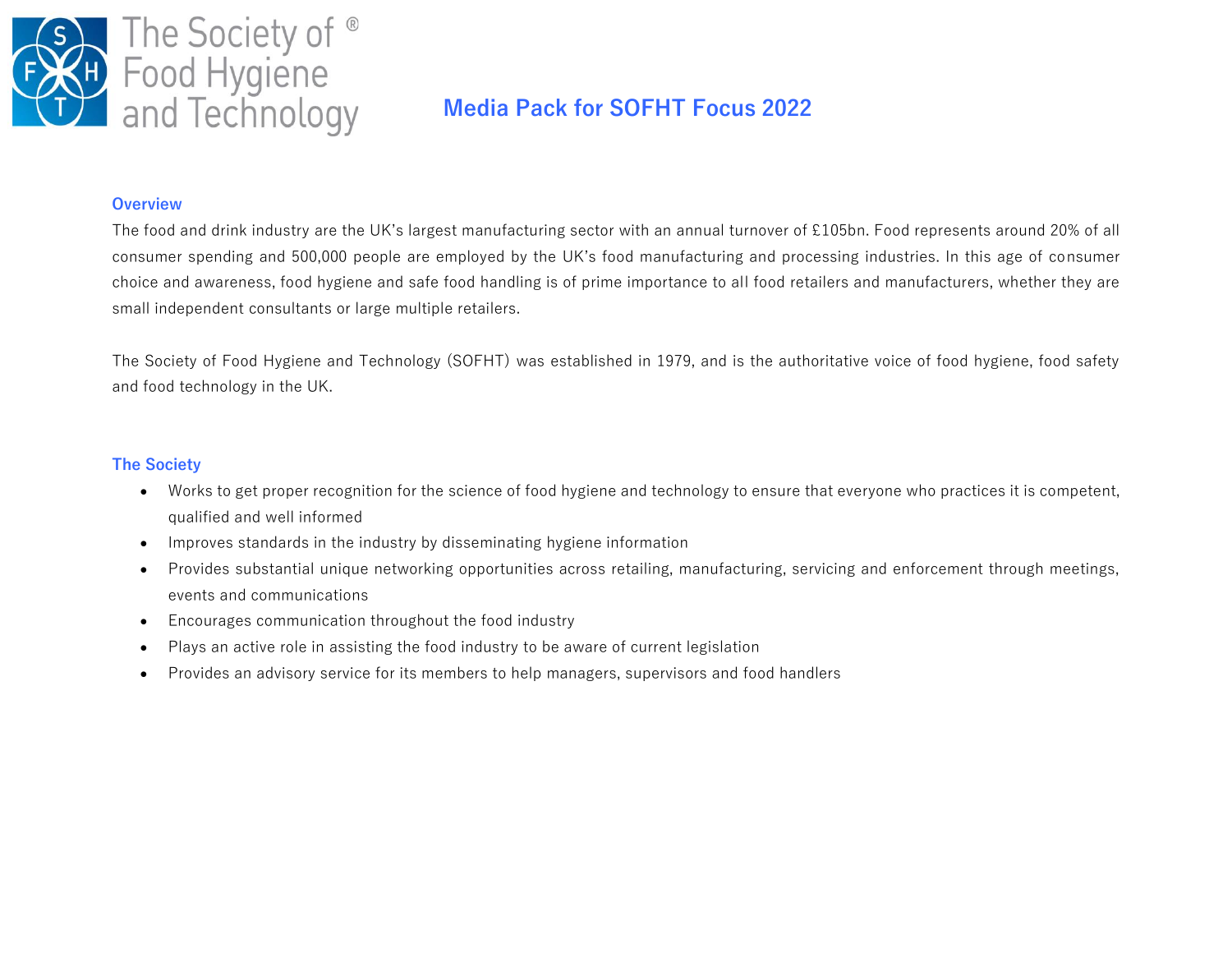# **SOFHT Supporting Company Members**

22 leading UK manufacturers, retailers or service providers to the food and drink industry have committed to work at a strategic level with the Society to champion the development of food safety management across the industry. They are:

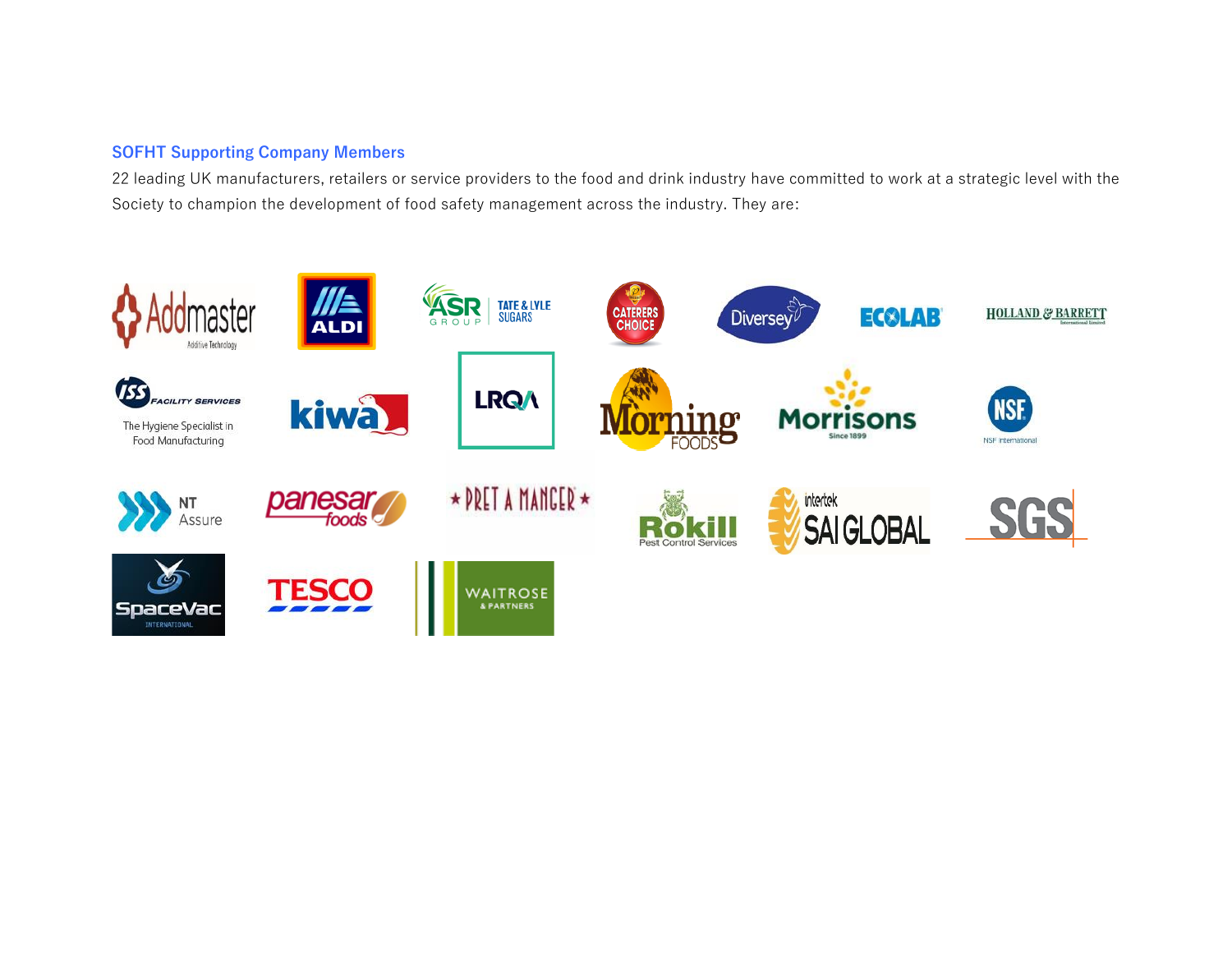#### **SOFHT Focus Magazine**

Each edition of SOFHT Focus carries the latest news about the industry, along with informed opinion and articles written by leading professionals working in the food sector.

## **SOFHT Focus Readership**

The magazine's electronic circulation of over a thousand includes key players and decision makers with responsibility for hygiene and safe food handling along the entire supply chain, including leading retailers and manufacturers, government agencies, food packers and shippers, providing an extremely diverse readership.



| 32% |
|-----|
| 3%  |
| 7%  |
| 17% |
| 6%  |
| 7%  |
| 7%  |
| 3%  |
| 1%  |
| 1%  |
| 9%  |
| 6%  |
| 1%  |
|     |

"SOFHT operates a whole host of useful services. Its wide range delivers really good value for anyone involved in the food industry" Aston Manor Cider

"SOFHT is a great resource to the hygiene community from large retailers to small independents" Addmaster

"Great opportunities – enabling us to connect to new contacts with great relevance" Fera Science Ltd

| <b>□ MANUFACTURERS</b>                                 | GOVERNMENT/REGULATORY  |
|--------------------------------------------------------|------------------------|
| <b>ODRINKS INDUSTRY</b>                                | <b>O SUPPLIERS</b>     |
| <b>RETAILERS</b>                                       | <b>U</b> IMPORTERS     |
| <b>■ WHOLESALERS</b>                                   | <b>OF FOOD SERVICE</b> |
| <b>DISTRIBUTORS</b>                                    | <b>D</b> CATERERS      |
| <b>Q CONSULTANTS/SPECIALISTS Q EDUCATION/TECHNICAL</b> |                        |
| <b>■ ASSOCIATIONS</b>                                  |                        |
|                                                        |                        |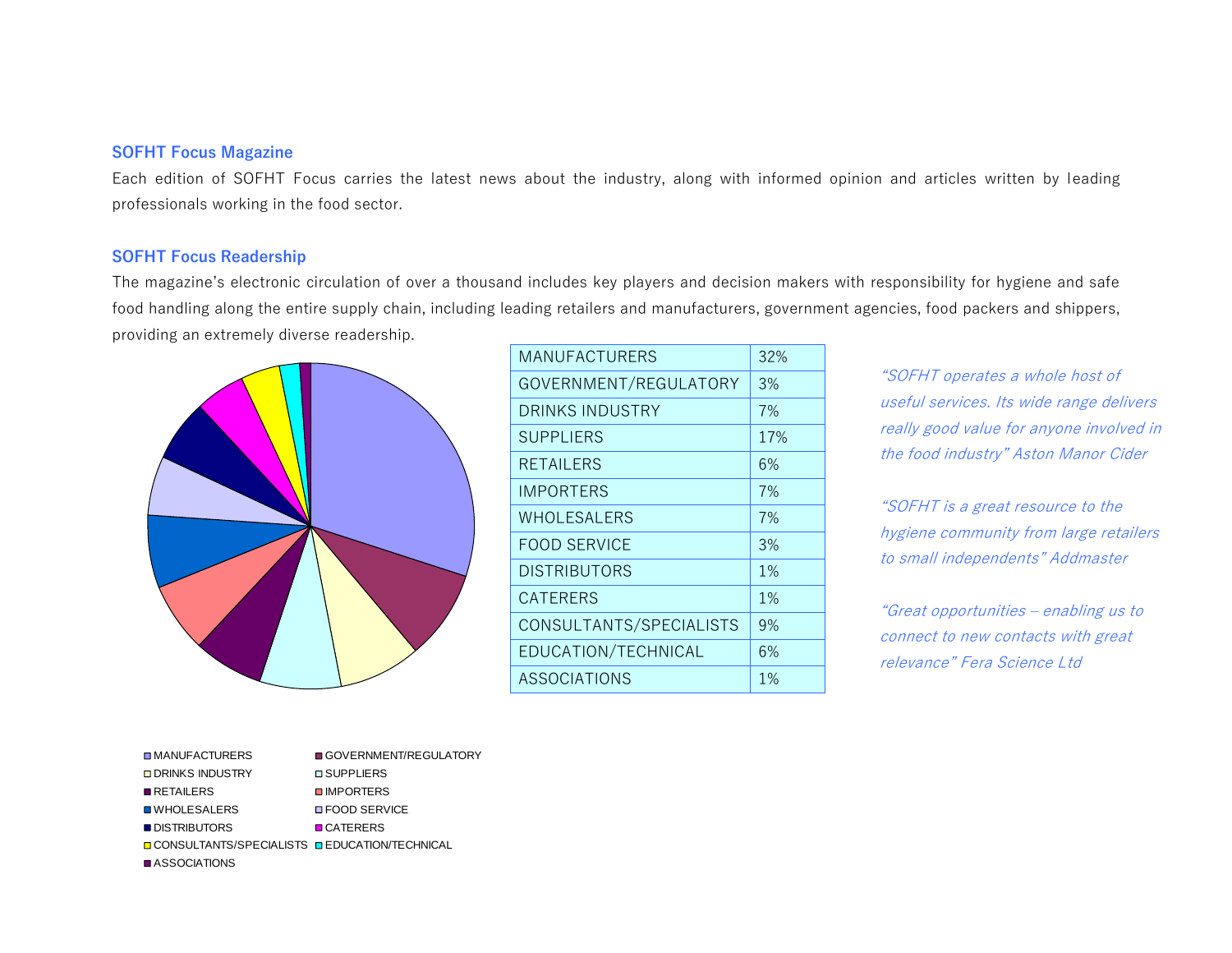# **Advertising**

## **Advertising**

SOFHT Focus provides companies serving the food hygiene sector with an opportunity to influence senior decision makers and those with responsibility for purchasing, running into hundreds of millions of pounds every quarter.

The quarterly publication will be emailed to all members and registered non-members, as well as being available on the SOFHT website, so anyone who wants to read it can easily download it. The decision to send electronic copies to non-members will mean a larger readership and reduced advertising costs.

As a member, you can use SOFHT Focus to:

- communicate a recruitment drive
- contribute articles **FREE** a way of informing, contributing to debate, and getting your products "focus" across.
- advertise an opportunity to directly influence service industry performers, get your product and/or service known, announce discount options, and bring new products to the attention of the marketplace

|                     | <b>Supporting Company Member</b> | Gold      | <b>Silver</b> | <b>Bronze</b> | Non-member |
|---------------------|----------------------------------|-----------|---------------|---------------|------------|
| <b>FULL PAGE</b>    | 3 Free PA                        | 2 Free PA | £750          | £900          | £950       |
| <b>HALF PAGE</b>    | £350                             | £350      | £350          | £350          | £500       |
| <b>QUARTER PAGE</b> | £150                             | £150      | £150          | £150          | £300       |